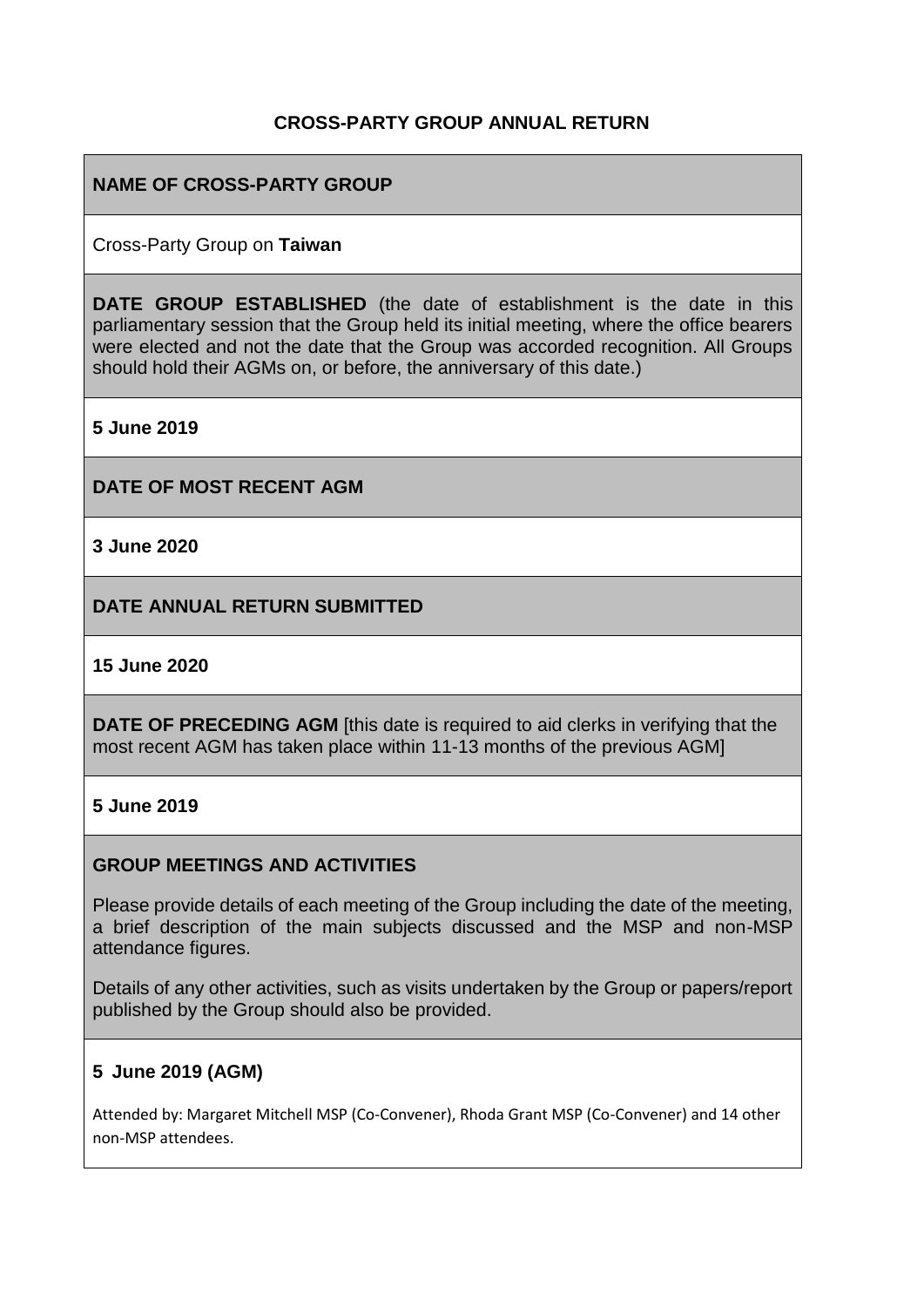Annual General Meeting (AGM):

- Margaret Mitchell MSP chaired the AGM and welcomed members and friends of the CPG on Taiwan to the meeting. Margaret Mitchell MSP noted that Co-Conveners James Dornan MSP, Rhoda Grant MSP and herself are willing to stand again as the Office Bearers (Co-Conveners) of the CPG on Taiwan if there is no objection. It was unanimously agreed that Margaret Mitchell MSP, Rhoda Grant MSP and James Dornan MSP will continue to be the Co-conveners of the CPG on Taiwan and that Blanca Kao will continue to be the Secretary of the group.
- Mindy Chang, Assistant Director of the Taipei Representative Office (TRO) in Edinburgh, provided a brief review of the CPG meetings held in 2018/2019. She noted that three CPG on Taiwan meetings had been held in 2018 with presentations on 'Circular Economy in Taiwan', Tea tasting and the formal establishment of Taiwanese Scholars Association of Scotland (TSAS). In 2019, 3 CPG on Taiwan meetings have been held thus far, including presentations on 'Scotland Taiwan Chamber of Commerce (STCC), 'Scotland Taiwanese Association (STA)', and 'the contribution of Dr James Laidlaw Maxwell Senior and Dr James Laidlaw Maxwell Junior to Taiwan'. The Assistant Director remarked that the CPG on Taiwan has established a firm foundation for cooperation between Taiwan and Scotland and that she is very pleased to have Susan Pacitti to speak to everyone about the cultural cooperation between Taiwan and Scotland in this meeting. For the next CPG on Taiwan meeting in September, the Assistant Director noted that we will have the honour to have Prof. Ava Hsueh, former Director of National Taiwan Museum of Fine Arts, to come to Edinburgh to speak to us about the important exhibitions in the museum and the important development of Taiwanese contemporary art in the context of globalisation.
- Margaret Mitchell MSP introduced the guest speaker, Susan Pacitti Publishing, Commissioning and Licensing Manager of Glasgow Museums, to the audience. She noted that the annual Creative Expo Taiwan has been showcasing Taiwan's culture and creativity since 2010. This year the Creative Expo Taiwan 2019 has adopted the theme of 'Culture on the Move' to bring together culture and time by connecting historical spaces to create a 'Cultural Corridor', and Susan was invited to attend the Creative Expo Taiwan and will share with us her visit to the Creative Expo.

#### Guest Presentation:

Susan Pacitti noted that she was very excited about the opportunity to go back to Taiwan again and attend the Creative Expo. Prior to Susan's visit to the Creative Expo in April, Susan had previously lived in Taiwan for five years with her parents who were Church of Scotland missionaries. Before sharing with everyone her visit to the Creative Expo, Susan provided an introduction to Glasgow Museums and collections. Susan noted that the mission statement of Glasgow Museums is 'Connecting people, objects and place' and that she could see that being a recurrent theme everywhere in Taiwan, and indeed in museums, communities and cultural institutions across the world. Susan noted that Glasgow Museums belong to Glasgow City Council and are a branch of Glasgow Life, a trading name for Culture and Sport Glasgow. She noted that Glasgow Museums have huge collections and house over five million objects splitting across museums in the City. Glasgow Museums' collections are recognised as 'one of the greatest civic collections in Europe' by Neil MacGregor, the former Director of British Museum. In addition, Glasgow Museums' collections are also recognised by the Scottish Government as of National Significance and are the largest civic Museums Service in the UK outwith London. Glasgow Museums are Glasgow City's best-known tourist attractions and are open all year round. Glasgow Museums Service is also fully accredited, which means the Museums Service is governed by legislation and it provides account of what it does to ensure Glasgow Museums are run ethically and responsibly.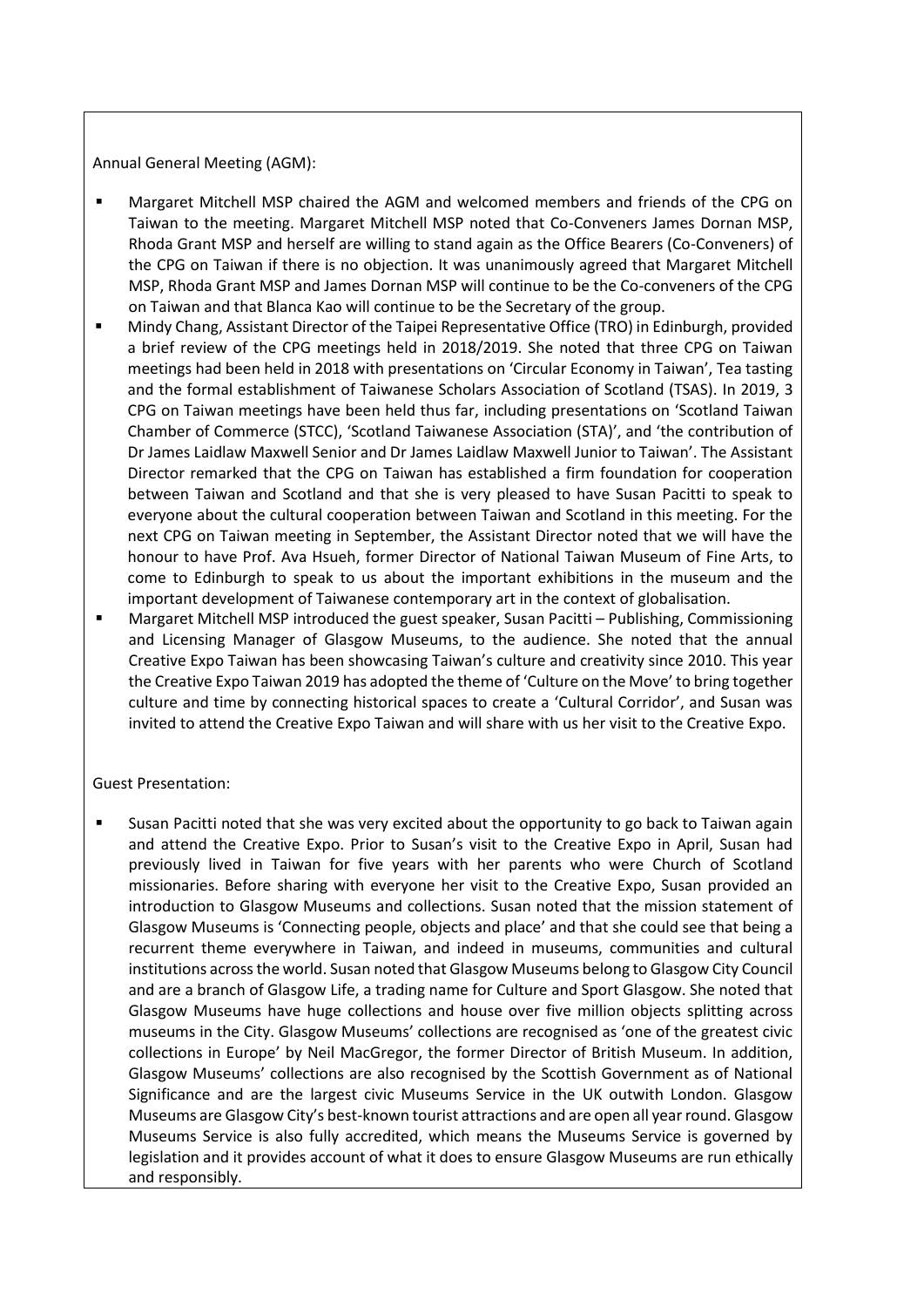On the subject of her visit to the Creative Expo Taiwan, Susan remarked that the Expo was incredibly well-organised. The Expo was organised by the Ministry of Culture. It ran across 12 days in five locations spread across the city showcasing Taiwan's crafts, design, history, lifestyle, performing arts and the latest cultural and design trends. Susan shared with everyone the performing arts, museums and places that she has seen and been in Taiwan, and noted that she really enjoyed her visit to Taiwan.

# **25 September 2019**

Attended by: Rhoda Grant MSP (Co-Convener, Chair)**,** Richard Lyle MSP and 16 other non-MSP attendees.

The Co-Convener, Rhoda Grant MSP, chaired the meeting and welcomed the members and friends of the CPG on Taiwan to the meeting.

Update on Taiwan's Recent Developments:

- **•** The Director General of Taipei Economic and Cultural Office in Edinburgh, Jason C.C. Lien, provided an update on the recent state of affairs in Taiwan. He thanked the friends and colleagues in the Scottish Parliament for their continuous support and warm friendship. Thanks to this continuous support and friendship, the Scottish Parliament has proposed and passed four motions, covering topics around the importance of safeguarding the independent identity, democracy and human rights in Taiwan, Taiwan's constructive participation in WHA, and Taiwan's recent achievement on passing same sex marriage bill.
- The Director General noted that Taiwan was a founding member of the International Civil Aviation Organisation (ICAO). However, Taiwan was excluded from ICAO following its withdrawal from the UN in 1971. The government and the 23 million people of Taiwan have since been unable to participate in ICAO meetings, activities and mechanisms, and to safeguard our civil aviation development rights and welfare. Taiwan's Taoyuan International Airport ranked 10<sup>th</sup> and 6<sup>th</sup> in the world in 2017 in terms of international passenger and cargo volume. Taiwan undoubtedly occupies a key position in both regional and global civil aviation transport and flight control, and yet it is unable to participate in ICAO. As the 40<sup>th</sup> Assembly meeting took place in Montreal yesterday, the Director General hoped that the Scottish Parliament could take actions to support Taiwan's participation in ICAO and its Assembly sessions as an observer.
- Turning to the situation in Hong Kong, the Director General noted that the recent events in Hong Kong have attracted substantial attention from around the world since June. He remarked that the democratic protests not only made Taiwanese cherish their existing democratic system and way of life more, but also made it clear that "one country, two system" is not viable. We believe the people of Hong Kong also have the right to pursue their own democracy and freedom, and to choose their own lifestyle and political system.
- With the new round of CPG meetings beginning, the Director General noted that he welcomes increased co-operation between Taiwan and Scotland, particularly in cultural affairs. The Director General introduced Dr Ava Hsueh, a cultural promotor as well as the former Director of National Taiwan Museum of Fine Arts (NTMoFA) to the audience.

Guest Presentation: "Cultural Promotor: Multiple Art Aspects of National Taiwan Museum of Fine Arts"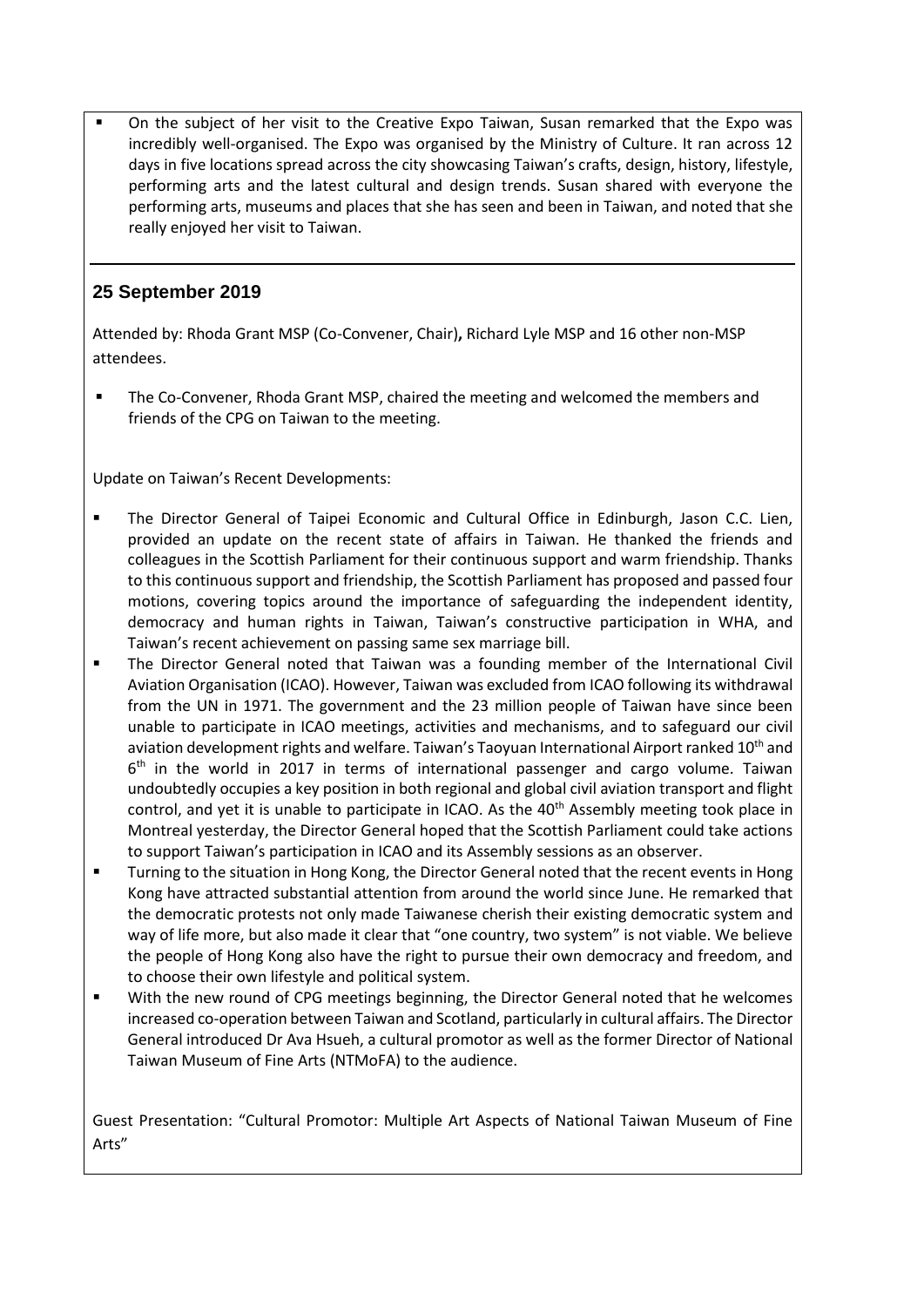Dr Ava Hsueh provided an introduction of NTMoFA and discussed her work as a cultural promoter in her presentation. She noted that in her role as the former Director of NTMoFA, she very much focused on the education and promotion of visual arts. She aimed to organise the most diverse range of themed visual art exhibitions; to foster long-term art exchanges with overseas institutions; to actively participate in major international events; to promote art education; and to provide the public with a pleasing and multi-faceted environment in her former role. Dr Ava Hsueh then moved on to present the iconic exhibitions of the NTMoFA in 2007-2009. She noted that when she took office, she saw the urgent need to connect with the Asian trends and to introduce the uniqueness of Taiwan's visual arts. Consequently, she organised the first Asian Art Biennial with the attempt to increase the awareness of the development of Asian cultures and arts among the Taiwanese public, as well as to ensure that Taiwan would not be left behind when a new world of arts was emerging in Asia. The 2007 Asian Art Biennial *"Have You Eaten Yet?*" exhibition reflected the cultural self-awareness of Asian community amid the far-reaching transformation of the region at large, and the notable characteristics that may distinguish Asian cultures from Western counterpart in the process of social-cultural changes. The 2009 Asian Art Biennial "*Viewpoints & Viewing Points*" exhibition explored how a multiplicity of perspectives have come to inform our contemporary reality, and how such reality, characterised by high degrees of interactivity, has in turn enriched the cultural perspectives of Asia. Following which, Dr Ava Hsueh touched on the genealogy of the Taiwanese Art, the Asian Art Forum (an academic forum) and the cultivation of cultural citizenship (a volunteering programme). She noted that NTMoFA also collaborates with institutes of higher education in art, and one of the examples is the doctoral programme in Art Creation and Theory at Tainan National University of the Arts, where Dr Ava Hsueh was a faculty member. In addition, NTMoFA passed "The Directions for Museum Volunteer Management" in 1988. During her service at NTMoFA in 2006, over 400 volunteers were recruited. The number had increased to 600 (or higher) in 2018. After years of re-organisation, there are now six units of volunteers including museum guiding, exhibition gallery management, library and information, picture book area, playground for children, and administration assistance. Dr Ava Hsueh concluded that an art museum is a cultural space. It is not just a place where visitors see the content and format of the exhibition and are engraved with such cultural attributes, but also a space where visitors are encouraged to translate the dynamics and significance of the exhibits, and to become cultural interpreters of fluidity.

# **27 November 2019**

Attended by: James Dornan MSP (Co-Convener, Chair)**,** Richard Lyle MSP and 18 other non-MSP attendees.

- Richard Lyle MSP welcomed members and friends of the CPG on Taiwan to the meeting, and shared with everyone his experience of visiting Taiwan in October. He noted that he was very pleased with the hospitality he received from Taiwan's Ministry of Foreign Affairs (MOFA) during his stay and would like to pass on his thanks to MOFA.
- The previous meeting minutes dated 25<sup>th</sup> September 2019 has been approved unanimously.

Update on Taiwan's Recent Developments:

Being aware of the fact that some guests were new to the meeting, Jason C.C. Lien, the Director General of Taipei Representative Office in Edinburgh, took a few minutes to introduce the CPG on Taiwan.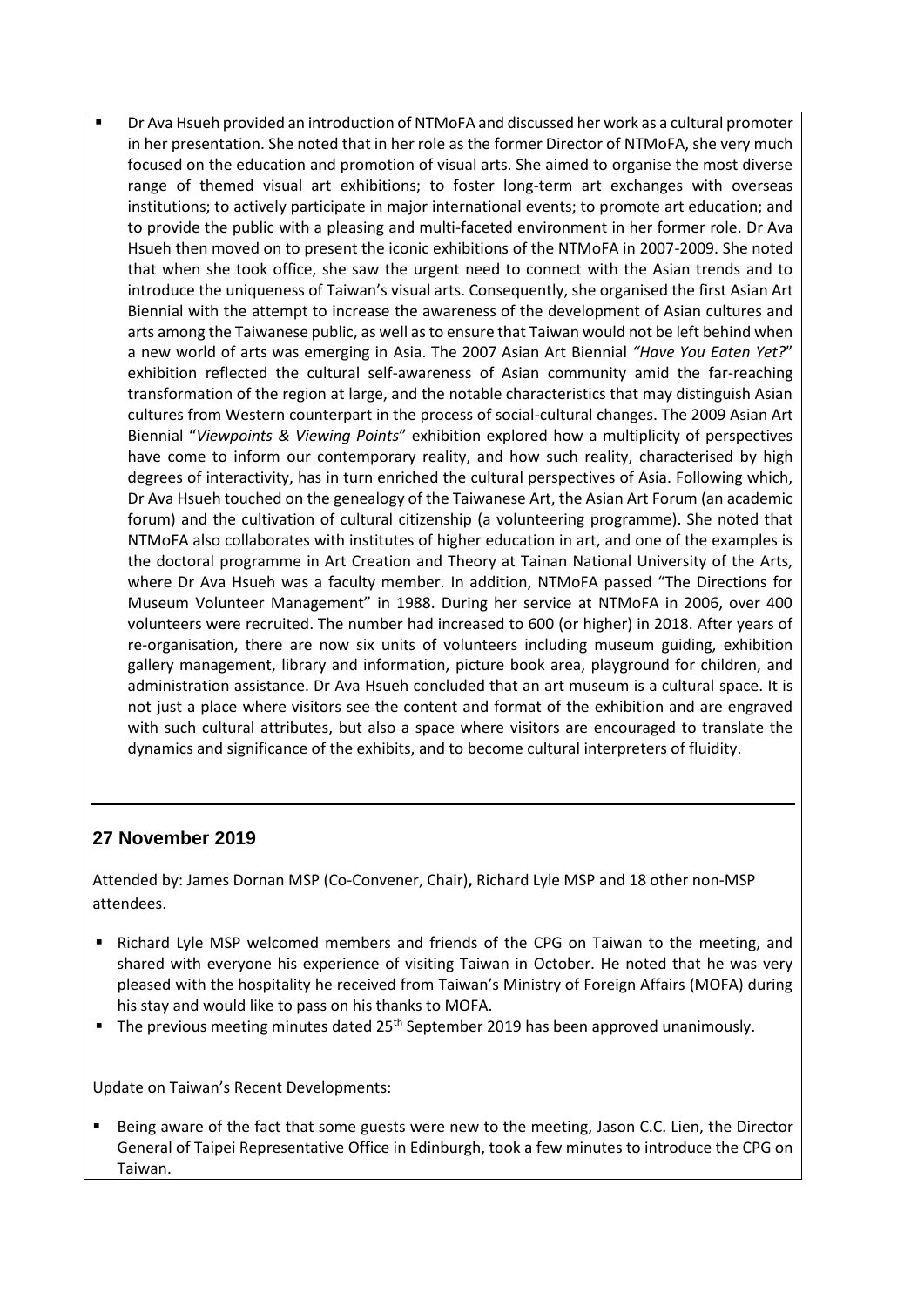- Speaking of Taiwan's meaningful participation in international organisations, which China insists that it must be handled in line with the "One China" principle, Jason reiterated that Taiwan has never and will never capitulate under the pressure from China. Taiwan is willing and able to contribute to the international community as well as to the collective effort to realise 2030 Agenda for Sustainable Development.
- Jason further noted that the 25<sup>th</sup> Session of the Conference of the Parties (COP25) under the United Nations Framework Convention on Climate Change (UNFCCC) will take place in Spain in December, and he has been to the session five times in the past. Faced with the impact of extreme weather events, Taiwan has developed a great deal of relevant expertise, and is willing to share this with the world in terms of environmental governance, disaster prevention and warning, green finance, innovation and technology, etc. With what Taiwan has to offer, Taiwan should be given the opportunity to participate in global mechanisms, negotiations and activities that promote the implementation of the Paris Agreement in just the same way as any other country.
- Jason remarked that he is very pleased to see that Taiwanese youths are getting involved in public affairs and increasingly engaging with social issues through TW-PASE platform. In the past, Taiwanese oversea students had played an important role in the development of Taiwanese democracy, especially during the martial law ruling period. Taiwanese oversea students, e.g. alumni of Edinburgh University, the founding father of DPP (Mr. Hsin-Liang Hsu), etc. were core persons to Taiwan's democratisation. Jason wished Taiwan Public Affairs and Social Engagement Association (TW-PASE) and everyone every success.

Guest Presentation: "Taiwanese Oversea Youth Engagement in Public, Social and Political Affairs"

- The President of Taiwan Public Affairs and Social Engagement Association (TW-PASE), Vivi Lin, gave a presentation that touched on (1) youth engagement; (2) the establishment of TW-PASE; and (3) connecting the world. More specifically, she discussed at length why oversea youth engagement in public, social and political affairs is important and the reasons why TW-PASE was founded. Vivi Lin also provided an introduction to other Taiwanese oversea youth's groups.
- On the importance of youth engagement, Vivi Lin noted that "it is our future, and therefore, we deserve the right to represent our own interests." Furthermore, youth occupies almost half of the world population according to the World Bank, who have a wide range of different perspectives to offer. Additionally, youth engagement can help eliminate the sense of political alienation amongst youths.
- On the reasons why TW-PASE was founded, Vivi Lin noted that she and the founding members felt that there seems to be (1) a lack of safe, respectful and interactive space for youth engagement; (2) a lack of understanding of and attention to East Asian affairs; and (3) an urgent need for initiating a dialogue for youth engagement. Consequently, Vivi Lin and the founding members decided to establish TW-PASE, which provides a safe and respectful space and an active and interactive social forum for everyone. TW-PASE hosts a reading club that empowers everyone, hold seminars on selected topics and serves as an deliberative forum for dialogues and debates on contested issues via a deliberative discussion framework.
- Vivi Lin noted that the mission of TW-PASE is to raise awareness, to encourage social proactivity and to foster discussion on Taiwan's public affairs. In addition, TW-PASE also seeks to increase the visibility of Taiwan in the international community and connect people who care about Taiwan and are willing to support Taiwan together.

Discussion: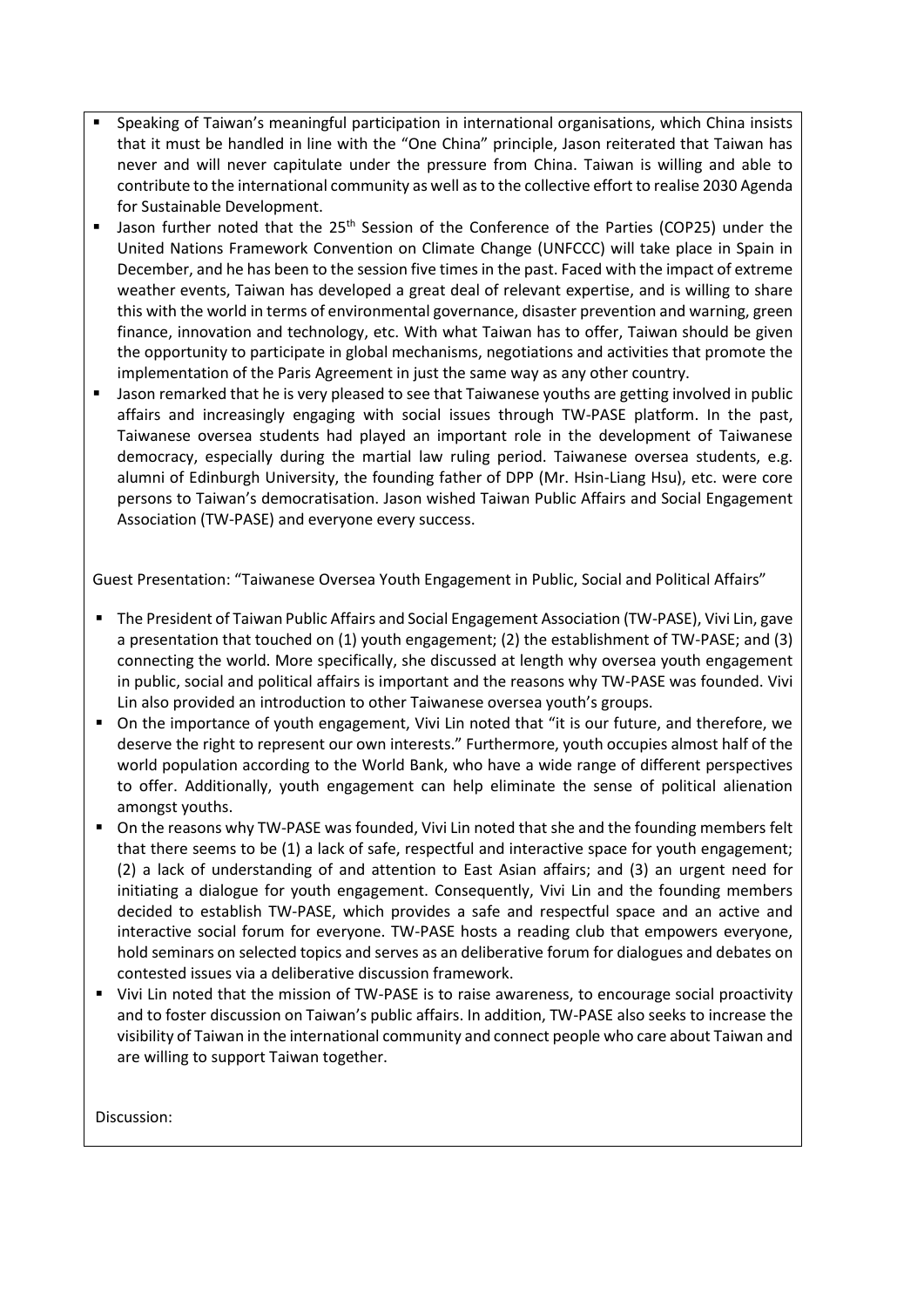■ James Dornan MSP and Richard Lyle MSP suggested that TW-PASE could perhaps link up with other youth activist groups in Scotland and organise an event together at the Scottish Parliament. James Dornan MSP noted that he would be happy to provide contact details for this.

### **MSP MEMBERS OF THE GROUP**

Please provide names and party designation of all MSP members of the Group.

#### **Conservatives:**

Margaret Mitchell MSP

**SNP:**

James Dornan MSP

Richard Lyle MSP

#### **Labour:**

Rhoda Grant MSP

#### **Lib-Dem:**

Liam McArthur MSP

# **NON-MSP MEMBERS OF THE GROUP**

For organisational members please provide only the name of the organisation, it is not necessary to provide the name(s) of individuals who may represent the organisation at meetings of the Group.

|                    | Blanca Kao - Secretary   |
|--------------------|--------------------------|
| <b>Individuals</b> | Hsinyen Lai              |
|                    | Alex MacKinnon           |
|                    | Angel Lin                |
|                    | Ariel Liu                |
|                    | <b>Brian McLeish</b>     |
|                    | Candy Lotus              |
|                    | Chen Burger              |
|                    | Chen Yen Fa              |
|                    | Chia Ling Yang           |
|                    | Chimin Wu                |
|                    | Chiu Wen Hsiung          |
|                    | Craig Ballard            |
|                    | David Birrell            |
|                    | Deirdre Kinloch Anderson |
|                    | Donald Anderson          |
|                    | Douglas Kinloch Anderson |
|                    | Klaus Staubermann        |
|                    | Gari Donn                |
|                    | Helen Robertson          |
|                    | Hung-Chieh Chang         |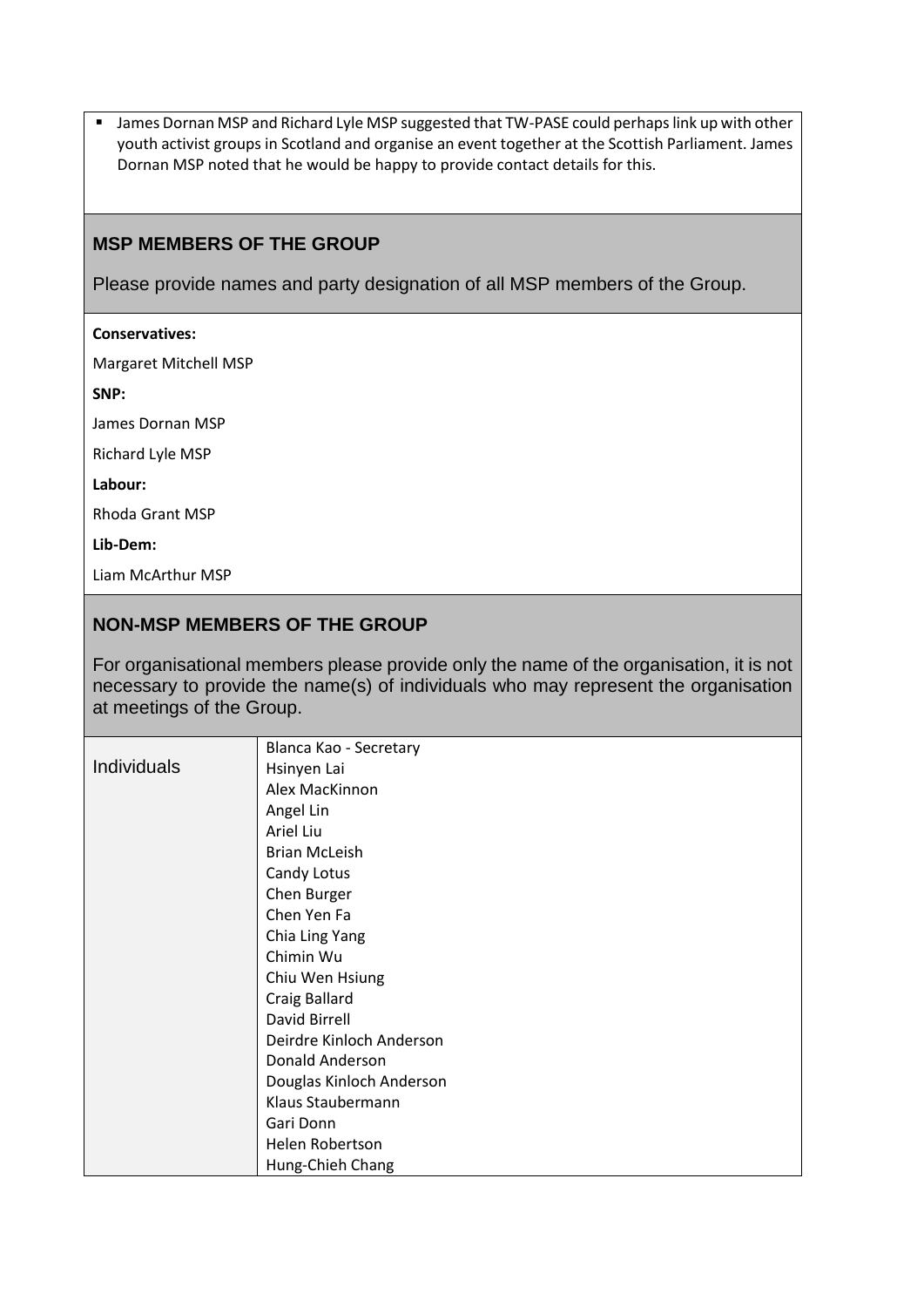|               | <b>Ellie Casson</b>                         |
|---------------|---------------------------------------------|
|               | Emma Wheater                                |
|               | Eric Milligan                               |
|               | Hsien-Lin Ro                                |
|               | lan Irvin                                   |
|               | lan McKee                                   |
|               | Isabella Morton                             |
|               | Jack Lin                                    |
|               | Jenny Chen                                  |
|               | Jhenyi Wu                                   |
|               | Jim Ramage                                  |
|               | John Kinloch Anderson                       |
|               | John Leighton                               |
|               | Kevin McLoughlin                            |
|               | Li Feng Su                                  |
|               | Lindsey Low                                 |
|               | Lisa Hsu                                    |
|               | Lord Andrew Hardie                          |
|               | <b>Martin Bell</b>                          |
|               | <b>Martin Hunt</b>                          |
|               | Maya Lu Luna Schumacher-Lu                  |
|               | Martino Chan                                |
|               | Mei Jung Fu                                 |
|               | <b>Michael Bates</b>                        |
|               | Michael Clarke                              |
|               | Owen Kelly                                  |
|               | Raffkas Liu                                 |
|               | <b>Robert Mitchell</b>                      |
|               | <b>Roger Huang</b>                          |
|               | Ron Hewitt                                  |
|               | Sheng-Feng Huang                            |
|               | Simon Chiu                                  |
|               | Siobhan Paterson                            |
|               | Stephen Blackmore                           |
|               | <b>Steve Cardownie</b>                      |
|               | Thomas Lee                                  |
|               | Tony A.T. Shek                              |
|               | Tuang Jung Lee                              |
|               | Wei Lee Ger                                 |
|               | Wei Sheng Hong                              |
|               | Wingsie Ng                                  |
|               | Winston Wu                                  |
|               | Yen Yi Lee                                  |
|               | Yi Chiao Chung                              |
|               | Mark Hughes                                 |
|               | Rob Munn                                    |
|               | Toni Taylor                                 |
|               |                                             |
|               |                                             |
| Organisations | <b>Scotland Taiwanese Association (STA)</b> |
|               | Scotland Taiwan Chamber of Commerce (STCC)  |
|               |                                             |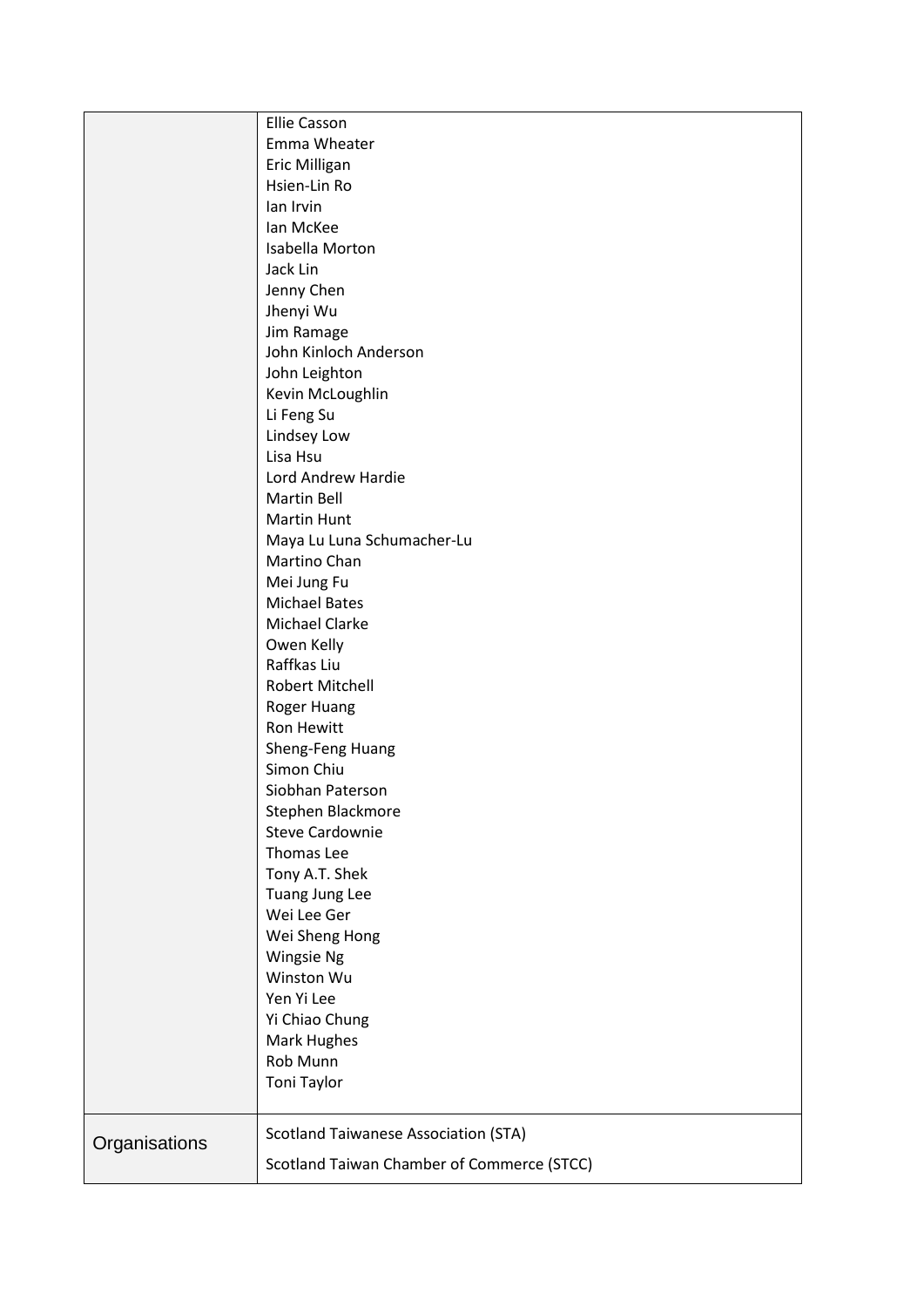|                                                                                                                                                                                                                                                                                                                                                                                             | Taipei Representative Office (TRO) in the UK Edinburgh Office |  |  |
|---------------------------------------------------------------------------------------------------------------------------------------------------------------------------------------------------------------------------------------------------------------------------------------------------------------------------------------------------------------------------------------------|---------------------------------------------------------------|--|--|
| <b>GROUP OFFICE BEARERS</b>                                                                                                                                                                                                                                                                                                                                                                 |                                                               |  |  |
| Please provide names for all office bearers. The minimum requirement is that two of<br>the office bearers are MSPs and one of these is Convener - beyond this it is a matter<br>for the Group to decide upon the office bearers it wishes to have. It is permissible to<br>have more than one individual elected to each office, for example, co-conveners or<br>multiple deputy conveners. |                                                               |  |  |
| Convener                                                                                                                                                                                                                                                                                                                                                                                    | Co-conveners:                                                 |  |  |
|                                                                                                                                                                                                                                                                                                                                                                                             | <b>Margaret Mitchell MSP</b>                                  |  |  |
|                                                                                                                                                                                                                                                                                                                                                                                             | James Dornan MSP                                              |  |  |
|                                                                                                                                                                                                                                                                                                                                                                                             | <b>Rhoda Grant MSP</b>                                        |  |  |
| <b>Deputy Convener</b>                                                                                                                                                                                                                                                                                                                                                                      | N/A                                                           |  |  |
| Secretary                                                                                                                                                                                                                                                                                                                                                                                   | <b>Blanca Kao</b>                                             |  |  |
| Treasurer                                                                                                                                                                                                                                                                                                                                                                                   | N/A                                                           |  |  |

# **FINANCIAL BENEFITS OR OTHER BENEFITS RECEIVED BY THE GROUP**

Please provide details of any financial or material benefit(s) received from a single source in a calendar year which has a value, either singly or cumulatively, of more than £500. This includes donations, gifts, hospitality or visits and material assistance such as secretariat support.

Details of material support should include the name of the individual providing support, the value of this support over the year, an estimate of the time spent providing this support and the name of the organisation that this individual is employed by / affiliated to in providing this support.

Groups should provide details of the date on which the benefit was received, the value of the benefit and a brief description of the benefit.

If the Group is not disclosing any financial information please tick the box to confirm that the Group has considered the support received, but concluded it totalled under the threshold for disclosure (£500).  $\sqrt{\frac{1}{x}}$